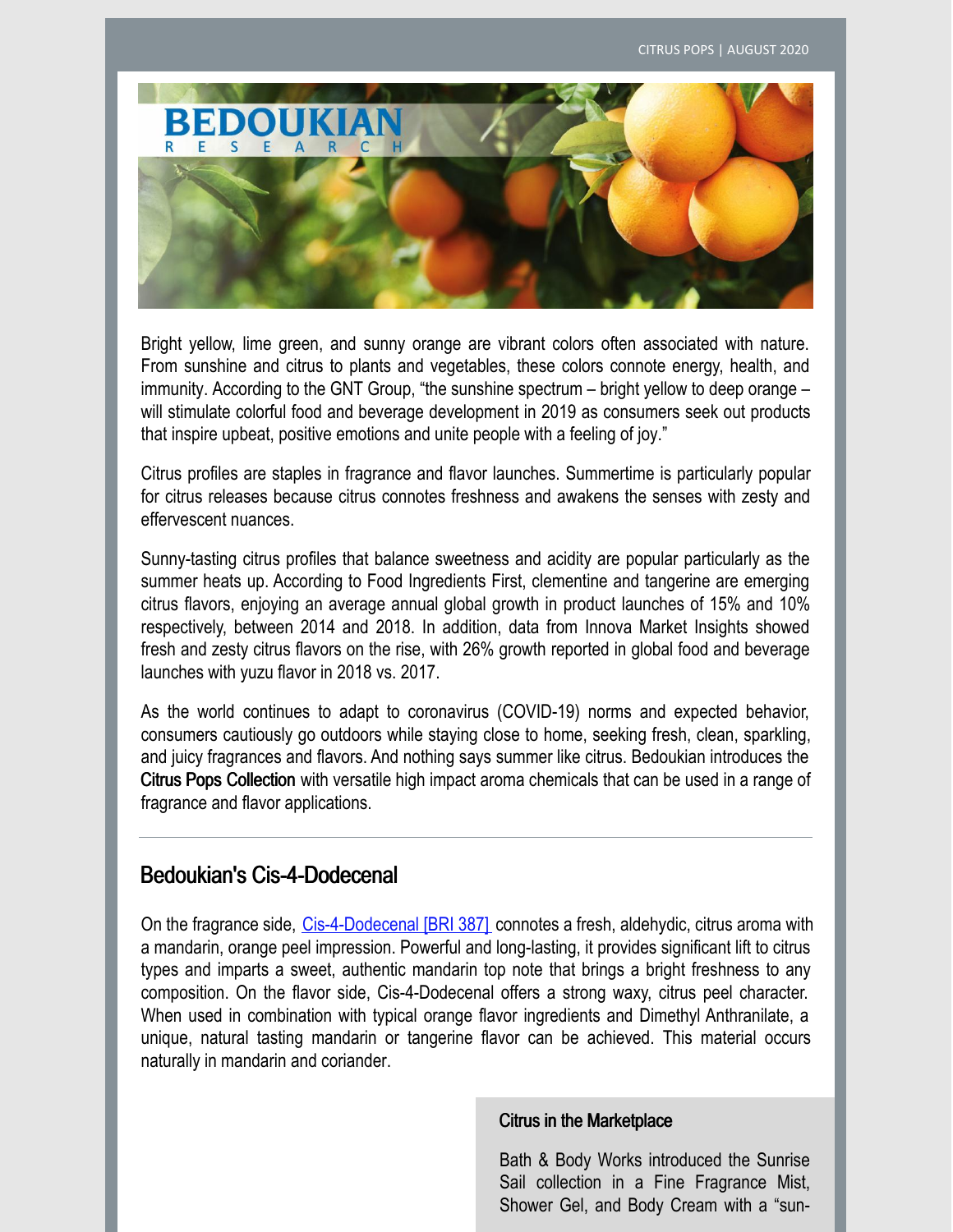

kissed blend of ocean breeze, blue iris, and sparkling citrus." Poo Pourri added the No. 2 collection in three limited-edition scents and Tangerine + Grapefruit is one of them. In the flavor arena, the Joffer Beverage Company introduced a line of Jelly Belly-flavored sparkling water in eight varieties. Four of the flavors are citrus: Lemon Lime, Orange Sherbet, Pink Grapefruit, and Tangerine. For the summer, Tastykake released limitededition Orange Sweet Rolls and Orange Mini Donuts.

## Bedoukian's 2-Dodecenal [High Trans] FCC

Fattier than Cis-4-Dodecenal, [2-Dodecenal](https://search.bedoukian.com/flavorfragrance/ff_product.asp?method=POP&id=356) [High Trans] FCC [BRI 356] has an aldehydic, waxy mandarin orange odor with prominent herbal-type nuances. In fragrances, effects can be seen as little as parts per thousand. Used as a top note, 2-Dodecenal [High Trans] FCC can achieve a fresh, clean effect or it can be used to round out heavy notes in citrus compositions. It is an essential component in a variety of reconstituted citrus oils, making it extremely useful for capturing authentic peel notes and boosting citrus types. In flavors, 2-Dodecenal [High Trans] FCC presents a strong, waxy, citrus peel note with fatty, herbal characteristics reminiscent of fresh cilantro. It can add peely notes to many citrus type flavors, especially tangerine, mandarin, and orange or contribute waxy notes to all types of melon flavors, especially watermelon. This material occurs naturally in bitter orange peel oil, mandarin peel oil and coriander as well as cooked beef, cooked chicken, cooked pork, and roasted peanut.



### Citrus in the Marketplace

Yankee Candle introduced the Garden Hideaway collection and Homemade Herb Lemonade is one of three scents with notes of freshly-squeezed lemonade, ginger, and herbs. In flavors, through its Lighthouse innovation incubator, Ocean Spray has launched the Atoka brand, an herbalist crafted plant-based beverage line. The Herbal Tonics Balance Blend features a blend of lemongrass oil, orange peel, and linden paired with cranberries. White Claw Hard Seltzer unveiled its Flavor Collection No. 2, which consists of three new additions: Lemon, Tangerine, and Watermelon.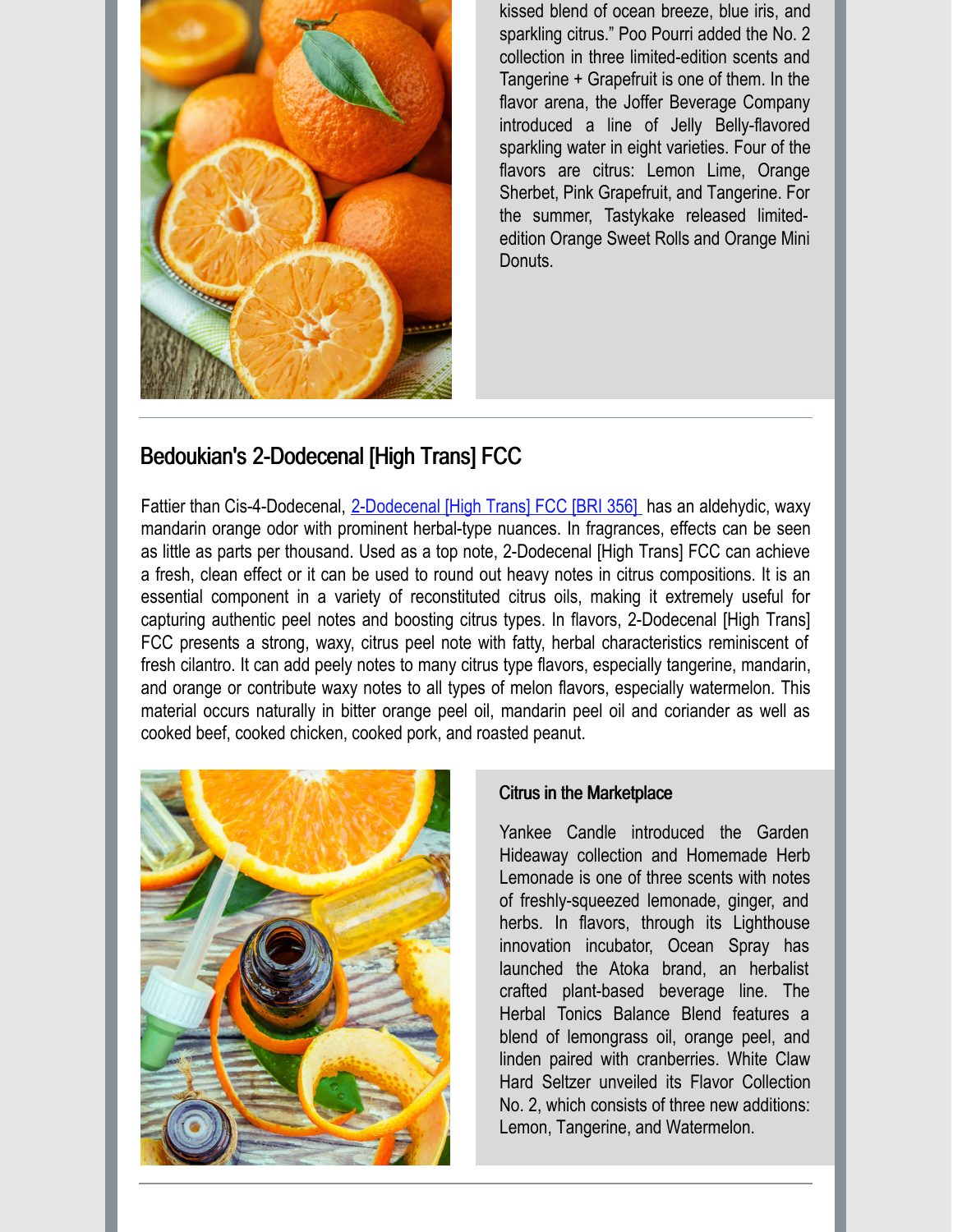## Bedoukian's Trans-2-Decenal FCC

For fragrances, [Trans-2-Decenal](https://search.bedoukian.com/flavorfragrance/ff_product.asp?method=POP&id=354) FCC [BRI 354] presents an enticing green, citrus character with fresh orange peel notes supported by waxy, fruity, peach-like undertones. It is impressively powerful and diffusive and can be used in trace amounts to impart a desirable odor effect. Due to its fresh, green, sweet aldehydic aroma, Trans-2-Decenal FCC blends well with floral and citrus compositions and works particularly well alongside Aldehyde C10 to support orange, mandarin, kumquat, and other various citrus notes. On the flavor side, Trans-2-Decenal FCC features waxy, citrus peel notes, which are great for citrus flavors, especially orange and grapefruit. In addition, it is also good for other fruit flavors, especially tropical types where waxy, green notes are needed. This material occurs naturally in orange, melon, and coriander seed.



### Citrus in the Marketplace

CK Everyone is Calvin Klein's newest genderless fine fragrance, which is selfdescribed as "a clean, green, citrus fragrance, for today that celebrates the infinite freedom of self-expression." Method launched the Method x Cooper Hewitt Women In Design collection. The Gel Hand Soap Orange Slice is inspired by Barbara White and is described as "bright and graphic, this sunshiny print is paired with a juicy citrus scent starring notes of orange + lemon." Square One recently launched a new line of Organic Cocktails in four flavors. The Mediterranean Pearl flavor features vodka, bergamot, orange, pomegranate, coriander, star anise, and lime.

## Bedoukian's Cardamom Aldehyde FCC

On the fragrance side, [Cardamom](https://search.bedoukian.com/flavorfragrance/ff_product.asp?method=POP&id=381) Aldehyde FCC [BRI 381] highlights an impressively powerful, aldehydic, citrus aroma exhibiting an extremely clean, unique spicy note reminiscent of the exhilarating odor of freshly crushed cardamom pods with accents of chamomile, mandarin, and orange. Given its citrus and spicy aspects combined with its superior diffusion, Cardamom Aldehyde FCC is a great top note that works incredibly well to complement and boost citrus and spice types in a wide range of applications. On the flavor side, Cardamom Aldehyde FCC is a key component in orange juice flavors. With its bright and zesty profile, it also adds fresh, natural notes to several other citrus flavors including tangerine, mandarin, grapefruit, and yuzu. This material occurs naturally in coriander leaf, caraway seed, cardamom, yuzu, and mandarin orange as well as cooked chicken and clam.

### Citrus in the Marketplace

Dolce & Gabbana debuted a fine fragrance Fruit Collection, which is described as "a fresh and playful trio" and is offered in Lemon, Orange, and Pineapple scents.